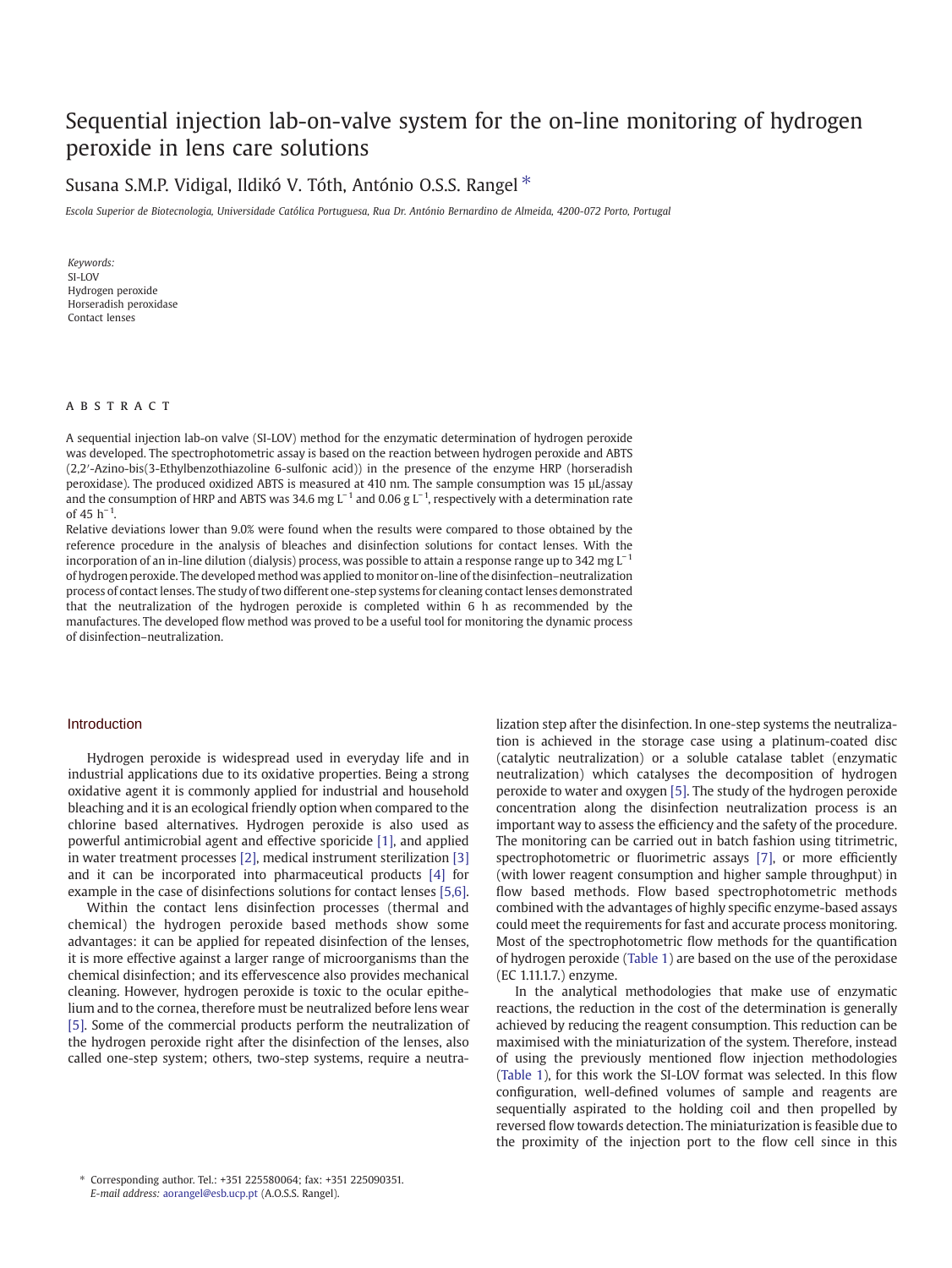#### <span id="page-1-0"></span>Table 1

Some analytical characteristics of spectrophotometric flow methods for the determination of hydrogen peroxide in different sample matrices.

| Flow system   | Matrix                            | л      | Application range                                                | LOD                                      | Reference        |
|---------------|-----------------------------------|--------|------------------------------------------------------------------|------------------------------------------|------------------|
| Enzymatic FIA | Honey                             | 505 nm | 1 to 100 $\mu$ mol $L^{-1}$                                      | 0.7 µmol $L^{-1}$                        | [8]              |
| Enzymatic FIA | Rainwater                         | 505 nm | 1 to 100 $\mu$ mol $L^{-1}$                                      | 0.7 umol $L^{-1}$                        | $[9]$            |
| Enzymatic FIA | N/A                               | 420 nm | 55 to 2730 nmol $L^{-1}$                                         | N/A                                      | $\vert 10 \vert$ |
| Enzymatic FIA | N/A                               | 490 nm | Up to 8.8 mmol $L^{-1}$                                          | 0.3 mmol $L^{-1}$                        | $[11]$           |
| FIA. LWCC     | Wash solution from cleaning vats  | 590 nm | 20 to 700 nmol $L^{-1}$                                          | 4 nmol $L^{-1}$                          | $[1]$            |
|               | in breweries                      |        |                                                                  |                                          |                  |
| <b>FIA</b>    | <b>Disinfectants</b>              | 575 nm | $4 \times 10^{-6}$ to $1 \times 10^{-3}$ mol L <sup>-1</sup>     | $1 \times 10^{-6}$ mol L <sup>-1</sup>   | $[12]$           |
| Enzymatic FIA | Pharmaceut.; swimming pool waters | 470 nm | $1.6 \times 10^{-5}$ to 6.6x10 <sup>-4</sup> mol L <sup>-1</sup> | $2.1 \times 10^{-6}$ mol L <sup>-1</sup> | [4]              |
| Enzymatic FIA | Olive oils and margarines         | 458 nm | $2.5 \times 10^{-5}$ to $2 \times 10^{-4}$ mol L <sup>-1</sup>   | 0.9 µmol $L^{-1}$                        | [13]             |
| <b>FIA</b>    | N/A                               | 410 nm | $4 \times 10^{-6}$ to $6 \times 10^{-5}$ mol L <sup>-1 a</sup>   | $1 \times 10^{-6}$ mol $L^{-1}$          | $[14]$           |
|               |                                   |        | $4 \times 10^{-5}$ to $4 \times 10^{-4}$ mol $1^{-1}$            | $2 \times 10^{-5}$ mol L <sup>-1</sup>   |                  |
| <b>FIA</b>    | Rain water                        | 450 nm | $1 \times 10^{-8}$ to $1 \times 10^{-5}$ mol L <sup>-1</sup>     | $5 \times 10^{-6}$ mol L <sup>-1</sup>   | $[15]$           |
| <b>FIA</b>    | Milk                              | 450 nm | 10 to 150 mg $L^{-1}$                                            | N/A                                      | [16]             |
| <b>FIA</b>    | Rain water                        | 508 nm | 1.36 to 1360 ppb                                                 | N/A                                      | $[17]$           |
| Enzymatic FIA | N/A                               | 414 nm | 0.04 to 200 µmol $L^{-1}$                                        | 0.1 µmol $L^{-1}$                        | [18]             |
|               |                                   | 514 nm | 0.1 to 500 $\mu$ mol L <sup>-1</sup>                             |                                          |                  |
|               |                                   | 600 nm | 0.8 to 1000 µmol $L^{-1}$                                        |                                          |                  |
| Enzymatic FIA | Rain water                        | 560 nm | $1.5 \times 10^{-7}$ to $4 \times 10^{-5}$ mol L <sup>-1</sup>   | $1.4 \times 10^{-7}$ mol L <sup>-1</sup> | [19]             |

N/A-Not available.

adetermination with preconcentration.

equipment the manifold/detector is integrated on the top of the selection valve. Under these physical conditions, it is possible to operate at solution volumes as low as a few microliters [\[20,21\]](#page-4-0). This flow method has demonstrated to be a promising tool in automating diverse biochemical methods [22–[24\].](#page-4-0)

The aim of this work was to develop an enzymatic SI-LOV assay for the determination of hydrogen peroxide in bleaches and in pharmaceutical products and apply it for the on-line monitorization of the disinfection–neutralization process of contact lenses. The quantification of hydrogen peroxide is based on the horseradish peroxidase (HRP) catalysed reaction between  $H_2O_2$  and ABTS [\[25\].](#page-4-0) The produced oxidized ABTS is measured at 410 nm. Due to the high concentration of hydrogen peroxide present in the lens care solution, a high dilution step is required. In the present work, this was achieved by incorporating a dialysis unit in which a reduced quantity of the analyte diffuses over the membrane resulting in a high sample dilution. The aim of this work was to develop an enzymatic SI-LOV assay for<br>
determination of hydrogen peroxide in bleaches and in pharma-<br>
trical products and apply it for the on-line monitorization of the<br>
The samples<br>
no for the

#### Experimental

All solutions were analytical grade and deionized water (conductivity <0.1  $\mu$ S cm<sup>−1</sup>) was used throughout the work. A potassium phosphate buffer (104873, Merck) (pH 6.0; 100 mmol  $L^{-1}$ ) solution and an enzyme diluent, containing potassium phosphate buffer (pH 6.8; 40 mmol  $L^{-1}$ ), 0.25% (w/v) of bovine serum albumin (BSA, fraction V, 05484, Fluka) and 0.5% (v/v) of Triton X-100 (T9284, Sigma), were prepared. Potassium hydroxide (105033, Merck) (1.0 mol  $L^{-1}$ ) was used to adjust the pH of these buffer solutions.

An enzyme stock solution was prepared by re-suspending 1 mg of lyophilized HRP (Peroxidase from horseradish, EC 1.11.1.7, type VI, P8375, Sigma) in 1.00 mL of enzyme diluent. The working enzyme solution was prepared daily by diluting 90 µL of the stock solution in 2.60 mL of enzyme buffer.

The ABTS stock solution was prepared by dissolving 10 mg (1 tablet) of ABTS (2,2′-Azino-bis(3-Ethylbenzothiazoline 6-sulfonic acid), A 9941,Sigma) in 25.00 mL of deionized water. The daily working solution was prepared by further dilution in potassium phosphate buffer (100 mmol  $L^{-1}$ ).

The working standard solutions of hydrogen peroxide were prepared from the stock solution (Perhydrol,  $30\%$  H<sub>2</sub>O<sub>2</sub> 107210, Merck) in a range between 68.4 to 342 mg L<sup>-1</sup> and 0.54 to 4.28 mg L<sup>-1</sup>.

Solutions of Na<sub>2</sub>S<sub>2</sub>O<sub>3</sub> (0.1 mol L<sup>-1</sup>) and K<sub>2</sub>Cr<sub>2</sub>O<sub>7</sub> (0.01 mol L<sup>-1</sup>), concentrated  $H_2SO_4$ , concentrated CH<sub>3</sub>COOH; 0.5% (m/v) starch indicator and solid KI were used (all from Merck) to carry out the reference titrimetric method.

The samples analysed were bleaches and disinfecting solutions for contact lenses containing hydrogen peroxide as an active component. Two brands of bleaches and two kinds of one-step disinfecting solutions for contact lenses (one with enzymatic and the other with catalytic neutralization) were purchased. The samples had no other treatment than dilution, when necessary.

The SI-LOV system (FIAlab-3500, FIAlab Instruments, Medina, WA, USA) presented in Fig. 1, consisting of a bi-directional syringe pump (2500 µL of volume), a holding coil, a bi-directional variable speed peristaltic pump, and a lab-on-valve manifold mounted on the top of a six-port multi-position valve, was used. A laboratory made diffusion unit was incorporated in the manifold. It consisted of two acrylic blocks pressed against each other by four screws with matching cavities of  $72 \text{ mm}^2$  of surface area and  $0.5 \text{ mm}$  of channel depth making a linear path. The in-line dilution was performed by means of a pre-mounted cellulose acetate dialysis membrane. USB 2000 Ocean



Fig. 1. Configuration of the SI-LOV manifold for the determination of hydrogen peroxide. SP, syringe pump; HC, holding coil; OFC, optical fibre cable; FC, flow cell; ABTS, 0.06 g L<sup>-1</sup>; HRP, horseradish peroxidase, 34.6 mg L<sup>-1</sup>; DU, dialysis unit; P, peristaltic pump; W, waste.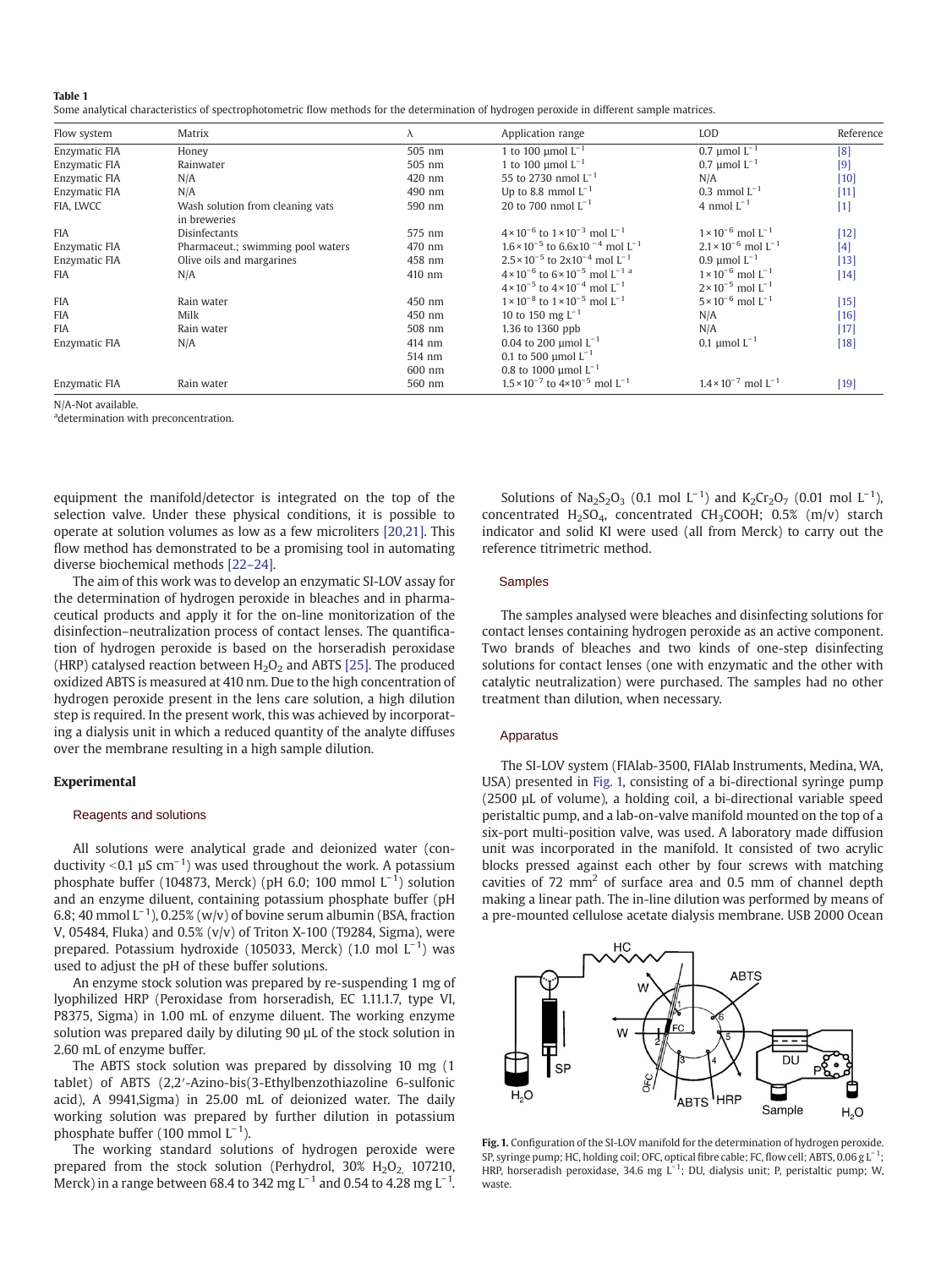<span id="page-2-0"></span>Table 2

Flow protocol sequence for both measurements

| Step | Description                           | Volume<br>$(\mu L)$ | Flow rate<br>$(\mu L s^{-1})$ | Selection valve<br>position |
|------|---------------------------------------|---------------------|-------------------------------|-----------------------------|
| A    | Peristaltic pump on                   |                     | 64                            |                             |
| B    | Aspirate carrier to HC                | 1000                | 150                           |                             |
| C    | Aspirate ABTS to HC                   | 50                  | 80                            | 3                           |
| D    | Peristaltic pump off                  |                     |                               |                             |
| E    | Aspirate sample to HC                 | 15                  | 25                            | 5                           |
| F    | Aspirate enzyme to HC                 | 15                  | 25                            | 4                           |
| G    | Aspirate ABTS to HC                   | 100                 | 80                            | 6                           |
| H    | Reverse flow, reference scan          | 10                  | 15                            | $\mathfrak{D}$              |
|      | Dispense HC content, data acquisition | 400                 | 30                            | 2                           |
|      | System washing, SP empty              |                     | 150                           | 2                           |

Optics, a charge coupled device (CCD) array spectrophotometer equipped with fibre optics (id: 200 µm), and a DH-2000-BAL Mikropack, UV/VIS/NIR light source, was used. FIAlab for windows 5.0 software on an Intel Pentium III Computer (995 mHz, 128 MB) was used for flow programming and data acquisition.

#### Flow procedure

The flow procedure for the determination of hydrogen peroxide using horseradish peroxidase and ABTS is summarised in Table 2.

The initial steps of B–C, and E–G, consisted in the aspiration of carrier, sample, and reagents to the holding coil; (in the order of: 1000 µL of carrier, 50 µL of ABTS, 15 µL of sample, 15 µL of enzyme and 100 µL of ABTS). The following steps (H–J) consisted in reversing the flow and propelling the mixture towards detection for absorbance scanning. The in-line dilution is carried out by means of a dialysis unit incorporated in the system. To execute this in-line dilution it is necessary to include steps A and D to drive the sample towards the dialysis unit and renew the solution at the sampling port while carrier and ABTS are aspirated to the holding coil.

#### Reference and discussion

The reference method carried out for validation of the results consisted in the iodometric titration of the samples with standardised sodium thiosulphate solution in the presence of potassium iodide and acetic acid [\[26\].](#page-4-0)

# Results and discussions<br>Study of the floe system

The physical parameters studied were the volumes of the sample and reagent solutions and the aspiration sequence. Initial conditions were established as 0.108 mmol  $L^{-1}$  and 23 mg  $L^{-1}$  as ABTS and HRP concentrations, respectively, with an aspiration order of: 75 µL of ABTS, 15 µL of enzyme, followed by 15 µL of hydrogen peroxide and 100 µL of ABTS. The ABTS solution was prepared in buffer (pH 6.0); therefore the two plugs of ABTS assured that the reaction occurred at a controlled pH. This optimization study was carried out by performing calibration curves with hydrogen peroxide standards up to 4.28 mg  $L^{-1}$ . The sample volume used in the developed method was studied in a range of 15 to 25 µL. Preliminary studies [\[27\]](#page-4-0) indicated

| Table 3 |                                                  |  |
|---------|--------------------------------------------------|--|
|         | Configuration of the mass transfer units studied |  |

|              |         | Mass transfer unit Configuration Surface area $\text{(mm}^2)$ | Channel depth (mm) |
|--------------|---------|---------------------------------------------------------------|--------------------|
| $\mathsf{A}$ | Linear  |                                                               | 0.5                |
| B            | Linear  | 140                                                           | 0.5                |
|              | Zig-zag | 146                                                           | በ 3                |



Fig. 2. Calibration curves obtained using different mass transfer unit configurations: ♦ Unit A; ■ Unit B; ▲ Unit C. Other conditions: HVPV DURAPORE membrane filter; 0.06 g L<sup>-1</sup> of ABTS; 34.6 mg L<sup>-1</sup> of enzyme; hydrogen peroxide standards up to 51.3 g L<sup>-1</sup>.

that lower volumes would deteriorate the repeatability of the method. The highest sensitivity was obtained with the volume of 15 µL, as it was possible to achieve a better overlapping of the reagent zones involved in the reaction [\[27\].](#page-4-0) For that reason this was the volume used for the developed method as a good compromise between sensitivity and repeatability.

The enzyme solution volume was studied in a range from 5 to 15 µL. A 15% increase in the sensitivity was achieved by the increase of enzyme solution volume from 5 to 15 µL; therefore the chosen volume for the developed method was 15 µL. The volume of ABTS used in the rear part of the aspiration sequence was also studied (50, 75 and 100 µL). When the assay was performed with 50 µL higher sensitivity was obtained and with the increase to 75 µL of ABTS a decrease in sensitivity about 8% was found; therefore the volume of 50 µL was chosen. Additionally the aspiration sequence was studied by altering the order of sample and enzyme aspiration. Calibration curves were established using standards of hydrogen peroxide in a range of 1.19 to 4.76 mg L<sup>-1</sup>. When sample was aspirated after the enzyme solution, the results showed higher analytical signal; but lower repeatability. As there were no significant differences in the sensitivity between the cases studied, the selected sequence of aspiration for the developed assay was: ABTS–sample-enzyme–ABTS.

The flow rate used to propel the product of the reaction towards detection was studied with the purpose of improving the sample throughput of the assay. For this study a standard of 137 mg  $L^{-1}$  of hydrogen peroxide was analysed and flow rates in the range from 15 to 60 µL s<sup>-1</sup> were tested. The results were evaluated in terms of repeatability and in terms of the analytical signal obtained. The value of the analytical signal obtained for all of the cases revealed no significant differences but the repeatability deteriorated for the flow rate of 60 µL s<sup>-1</sup>. An intermediate flow rate (30 µL s<sup>-1</sup>) was chosen for

| . . |  |
|-----|--|
|-----|--|

Figures of merit of the developed methods

| Parameter                 | Value                               |
|---------------------------|-------------------------------------|
| Reagent consumption/assay |                                     |
| <b>ABTS</b>               | $9.0 \mu$ g                         |
| <b>HRP</b>                | $0.52 \mu$ g                        |
| Sample                    | $15 \mu L$                          |
| Waste production/assay    | $1.2$ mL                            |
| Determination rate        | 45 $h^{-1}$                         |
| Application range         | Up to 4.28 mg $L^{-1}$ <sup>a</sup> |
|                           | Up to 342 mg $L^{-1}$ b             |
| LOD                       | 0.20 mg $L^{1}$ <sup>a</sup>        |
|                           | 16.1 mg $L^{-1b}$                   |
| LOO                       | 0.45 mg $L^{1}$ <sup>a</sup>        |
|                           | 44.3 mg $L^{-1}$ b                  |
|                           |                                     |

Measurement of hydrogen peroxide with off-line dilution.

Measurement of hydrogen peroxide with in-line dilution.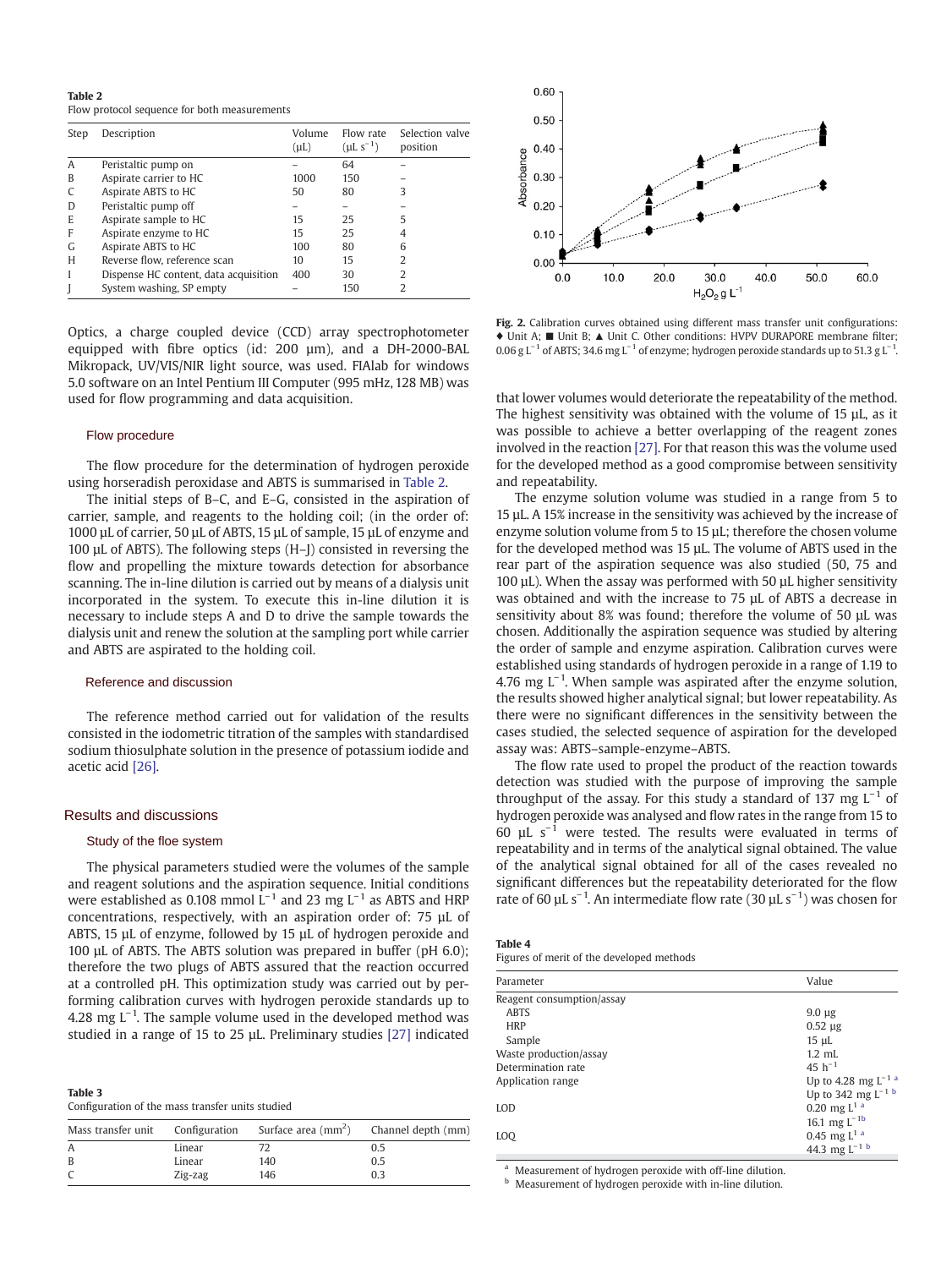#### <span id="page-3-0"></span>Table 5

Results obtained for the analysis of different samples

| Sample                                            | Reference<br>method $(g L^{-1})^a$ | Developed<br>method $(g L^{-1})^b$ | R.D. <sub>6</sub> |
|---------------------------------------------------|------------------------------------|------------------------------------|-------------------|
| Bleach 1                                          | $71.3 \pm 0.3$                     | $70.2^{d}$ ± 2.5                   | $-1.3$            |
| Bleach 2                                          | $84.4 \pm 0.5$                     | $91.8^d$ ± 4.2                     | 8.9               |
| Lens care solution 1, catalytic<br>neutralization | $36.4 \pm 0.3$                     | $36.6^e \pm 0.8$                   | 0.5               |
| Lens care solution 2, enzymatic<br>neutralization | $37.0 \pm 0.4$                     | $36.3^e \pm 1.8$                   | $-1.9$            |

<sup>a</sup> mean and standard deviation for  $n=3$ .

mean and standard deviation for  $n=5$ .

<sup>c</sup> Relative deviation.

with off-line dilution.

with in-line dilution.

further work as good repeatability (RSD < 3%; n=9) was achieved under these conditions.

After establishing the physical conditions of the system, the effect of ABTS and enzyme concentration on the analytical signal was also studied to ensure that their concentrations were not the limiting one in this application range. Calibrations curves up to 4.28 mg  $L^{-1}$  of hydrogen peroxide were performed for the study. The concentration of ABTS was studied in the range of 0.047 to 0.20 g  $L^{-1}$ . For concentrations higher than 0.06 g  $L^{-1}$  of ABTS no significant increase on the sensitivity was achieved, therefore this concentration was chosen. The enzyme concentration was studied in a range between 23 to 46 mg L<sup>-1</sup>. At concentrations higher than 34.6 mg L<sup>-1</sup> there was no significant increase in the sensitivity (1.1%), thus this concentration was chosen for further work.

The developed method presented a sample consumption of 15 µL/ assay and a consumption of enzyme and ABTS of 34.6 mg  $L^{-1}$  and 0.06 g L<sup>-1</sup>, respectively. The determination rate was 45 h<sup>-1</sup>, and was possible to achieve a determination range up to 4.28 mg L<sup>-1</sup>. The limits of quantification and determination [\[28\]](#page-4-0) obtained were 0.45 and 0.20 mg L<sup>-1</sup>, respectively.

Due to the elevated concentration of hydrogen peroxide present in the cleaning solutions, a high dilution of the samples is required. To carry out the in-line dilution, a mass transfer unit was introduced in the system, where the analyte diffuses across the membrane from the donor channel to the acceptor stream, resulting in the dilution of the sample. Three mass transfer units with different configurations ([Table 3\)](#page-2-0) were evaluated.

To evaluate the performance of the mass transfer units, a hydrophobic DURAPORE membrane filter (HVPV, 0.45 µm) was used and calibration curves were carried out with hydrogen peroxide standards in a range up to 51.3 g  $L^{-1}$ , as presented in [Fig. 2](#page-2-0).

As expected, the sensitivity increased with the increase of the surface area of the units; therefore the lowest sensitivity was found using unit A. The chosen unit for the work was unit A for presenting a wider linear range with higher sample dilution.

Hydrophobic and hydrophilic membranes were tested to perform the in-line dilution. The hydrophobic membranes were not compatible with the samples. After contact with the sample matrix the analytical signal obtained was constantly increasing, that can be explained by the presence of surface active substances in the sample that affect the hydrophobicity of the membrane. When hydrophilic dialysis membranes were used, this behaviour was not noticed.

Two different types of hydrophilic membranes were tested, cellophane and pre-mounted cellulose acetate dialysis membrane. With the use of the latter membrane the sensitivity increased about 65%, (while the linear response range was maintained in the same extent); therefore the pre-mounted membrane was chosen for performing the in-line dilution of the developed method. With the use of the selected membrane it was possible to achieve an in-line dilution of approximately 80 times.

#### Figures of merit of the methods

The developed method with in line dilution was re-evaluated in terms of reagent consumption; determination rate and application range and was compared with the system without in-line dilution ([Table 4](#page-2-0)). The reagent consumption was maintained as in the previous system; however it was possible to achieve a determination range up to 342 mg L<sup>-1</sup> with a limit of quantification of 44.3 mg L<sup>-1</sup>, and a limit of detection of 16.1 mg  $L^{-1}$ .

#### Sample analysis

Two different types of samples (two brands of bleaches and lens care solutions) were used to evaluate the accuracy of the developed methods. The values obtained for all samples were in agreement with those obtained by the reference method, as it can be concluded from the RD values achieved, as reported in Table 5.

## On-line monitoring of the neutralisation of the contact lenses desinfection/neutralization process

In this work, the neutralization process of two different one-step systems, catalytic and enzymatic (Fig. 3), were evaluated. The analytical signal resultant of the presence of hydrogen peroxide during the disinfection–neutralization process was recorded. Initial concentration of hydrogen peroxide in the disinfecting solution



Fig. 3. Relative absorbance of the hydrogen peroxide disinfection-neutralization process for sample I (catalytic neutralization) and for sample II (enzymatic neutralization) in different conditions: a recommended; b with mechanical stirring; c at 30 °C; d at 2 °C. Other conditions: 0.06 g L−<sup>1</sup> of ABTS; 34.6 mg L−<sup>1</sup> of enzyme.